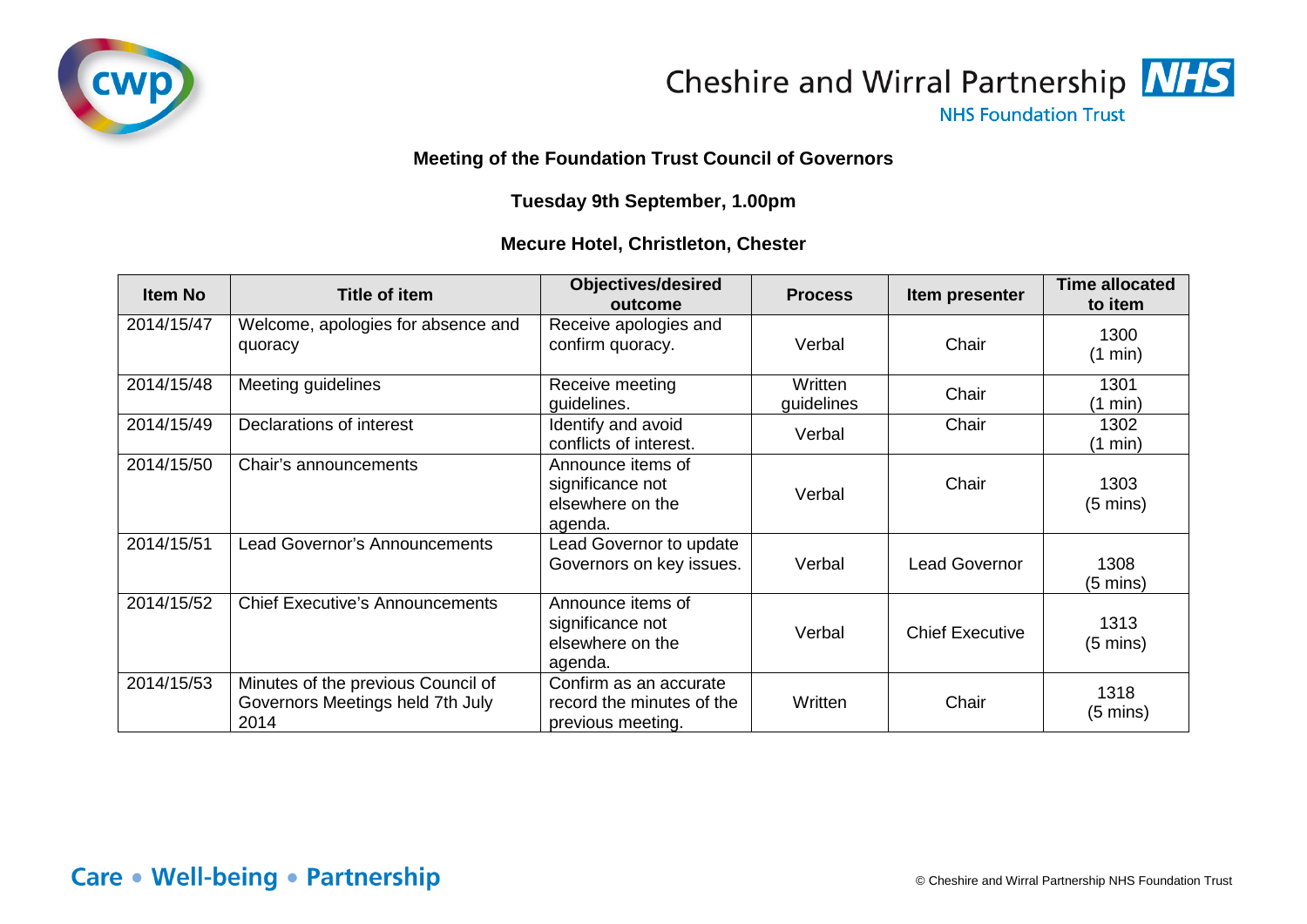| <b>Item No</b>         | <b>Title of item</b>                            | <b>Objectives/desired</b><br>outcome                                                                                    | <b>Process</b> | Item presenter                      | <b>Time allocated</b><br>to item |
|------------------------|-------------------------------------------------|-------------------------------------------------------------------------------------------------------------------------|----------------|-------------------------------------|----------------------------------|
| 2014/15/54             | Matters arising & action points                 | Request and provide<br>updates in respect of<br>ongoing items not<br>elsewhere on the<br>agenda, to ensure<br>progress. | Written        | Chair                               | 1323<br>$(10 \text{ mins})$      |
| 2014/15/55             | CoG Annual Business Cycle 2014/15               | Confirm that agenda<br>items provide assurance<br>that the Council of<br>Governors is undertaking<br>its duties.        | Written        | Chair                               | 1333<br>$(2 \text{ mins})$       |
| 2014/15/56             | Chair's Appraisal and 2014/15<br>Objectives     | To receive an update on<br>the Chair's appraisal and<br>objectives for 2014/15                                          | Written        | <b>Lead Governor</b>                | 1335<br>$(10 \text{ mins})$      |
| 2014/15/57             | Outcome of Governor Election 2014               | To receive an update on<br>the election results                                                                         | Written        | Head of<br><b>Corporate Affairs</b> | 1345<br>$(10 \text{ mins})$      |
| 2014/15/58             | <b>Governor Training Programme</b><br>2014/15   | To note the 2014/15<br>training programme                                                                               | Written        | Head of<br><b>Corporate Affairs</b> | 1355<br>$(10 \text{ mins})$      |
| 2014/15/59             | Nominations For UK Honours for<br>Birthday 2015 | To update on process for<br>nominations of honours                                                                      | Written        | Chair                               | 1405<br>$(10 \text{ mins})$      |
| 2014/15/60             | Non-Executive Director Remuneration             | To consider Nominations<br>Committee<br>recommendations                                                                 | Written        | <b>Lead Governor</b>                | 1415<br>$(10 \text{ mins})$      |
| <b>Break 1425-1440</b> |                                                 |                                                                                                                         |                |                                     |                                  |

 $\overline{\phantom{a}}$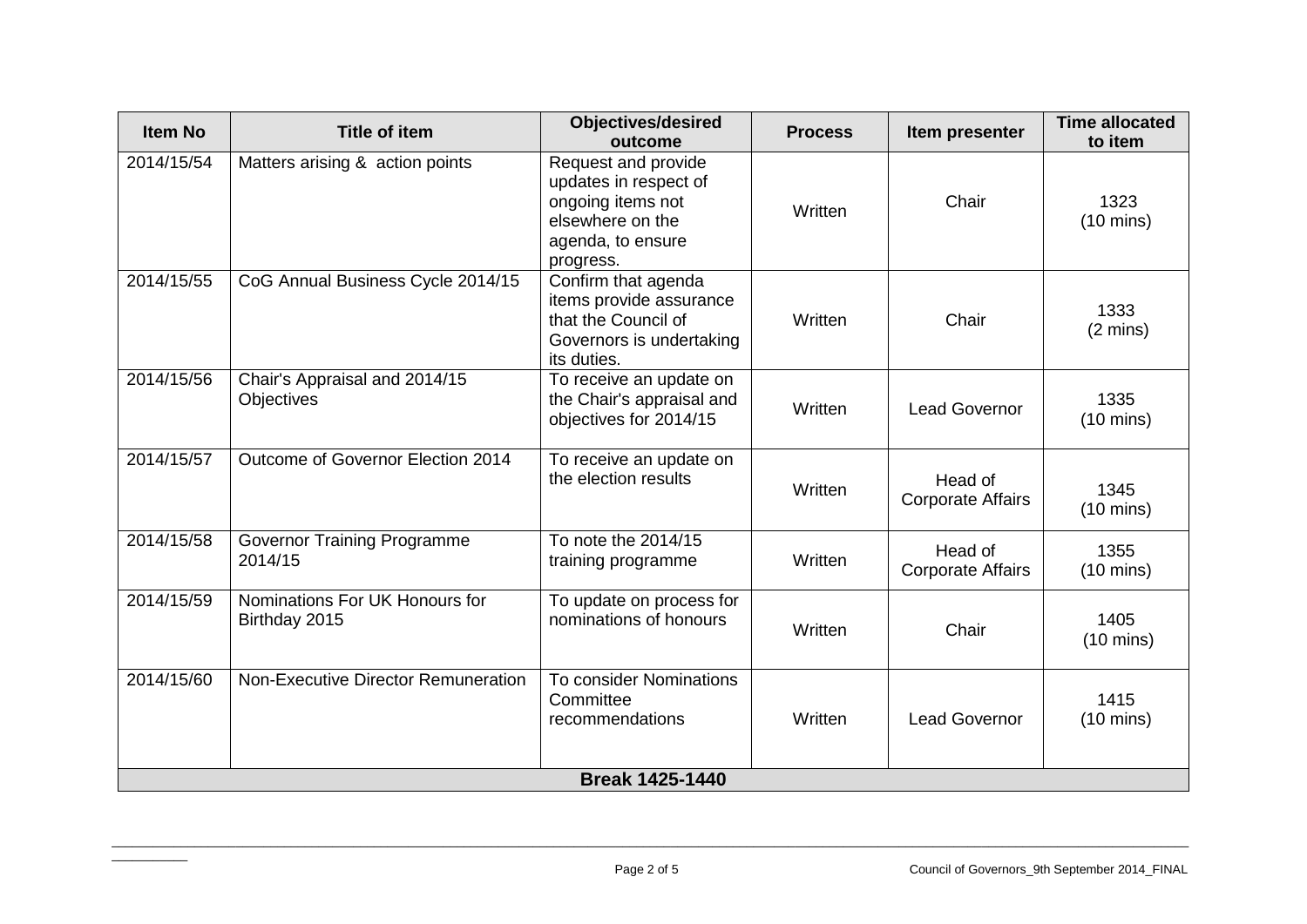| <b>Item No</b> | <b>Title of item</b>                                                                                           | <b>Objectives/desired</b><br>outcome                                                  | <b>Process</b> | Item presenter                                              | <b>Time allocated</b><br>to item |
|----------------|----------------------------------------------------------------------------------------------------------------|---------------------------------------------------------------------------------------|----------------|-------------------------------------------------------------|----------------------------------|
| 2014/15/61     | <b>Review of Council of Governors:</b><br>Raising Serious Concerns policy                                      | To update on the policy<br>review as required by the<br>Code of Governance            | Written        | Head of<br><b>Corporate Affairs</b>                         | 1440<br>$(10 \text{ mins})$      |
| 2014/15/62     | Saddlebridge Incident Update                                                                                   | To update on the recent<br>incident at Saddlebridge<br>unit                           | Written        | Director of<br>Operations                                   | 1450<br>$(10 \text{ mins})$      |
| 2014/15/63     | <b>Community Services Improvement</b><br>Programme (CSIP) 12 month<br>evaluation                               | To update on the 12<br>month evaluation since<br>the implementation of<br><b>CSIP</b> | Written        | Director of<br>Operations                                   | 1500<br>$(15 \text{ mins})$      |
| 2014/15/64     | Annual Report and Accounts 2013/14<br>http://www.cwp.nhs.uk/our-<br>publications/reports/categories/422        | To receive the Annual<br><b>Report and Accounts</b><br>2013/14                        | Written        | Director of<br>Finance and PwC                              | 1515<br>(20 mins)                |
| 2014/15/65     | <b>KPMG Governor Survey and CWP</b><br>action plan                                                             | To receive the results<br>and action plan for the<br><b>KPMG</b> governor survey      | Written        | Chair/Head of<br><b>Corporate Affairs</b>                   | 1535<br>(10 mins)                |
| 2014/15/66     | Governor update: Unannounced<br>inspection follow up visits                                                    | To update on governor<br>involvement in follow up<br>visits                           | Verbal         | <b>Richard Harland</b><br>(Service User/<br>Carer Governor) | 1545<br>$(5 \text{ mins})$       |
| 2014/15/67     | Membership of Governor Committees/<br><b>Sub Committees</b><br>Nominations Committee<br>Scrutiny sub-committee | To approve governors to<br>join committees                                            | Verbal         | <b>Lead Governor</b>                                        | 1550<br>$(5 \text{mins})$        |

\_\_\_\_\_\_\_\_\_\_\_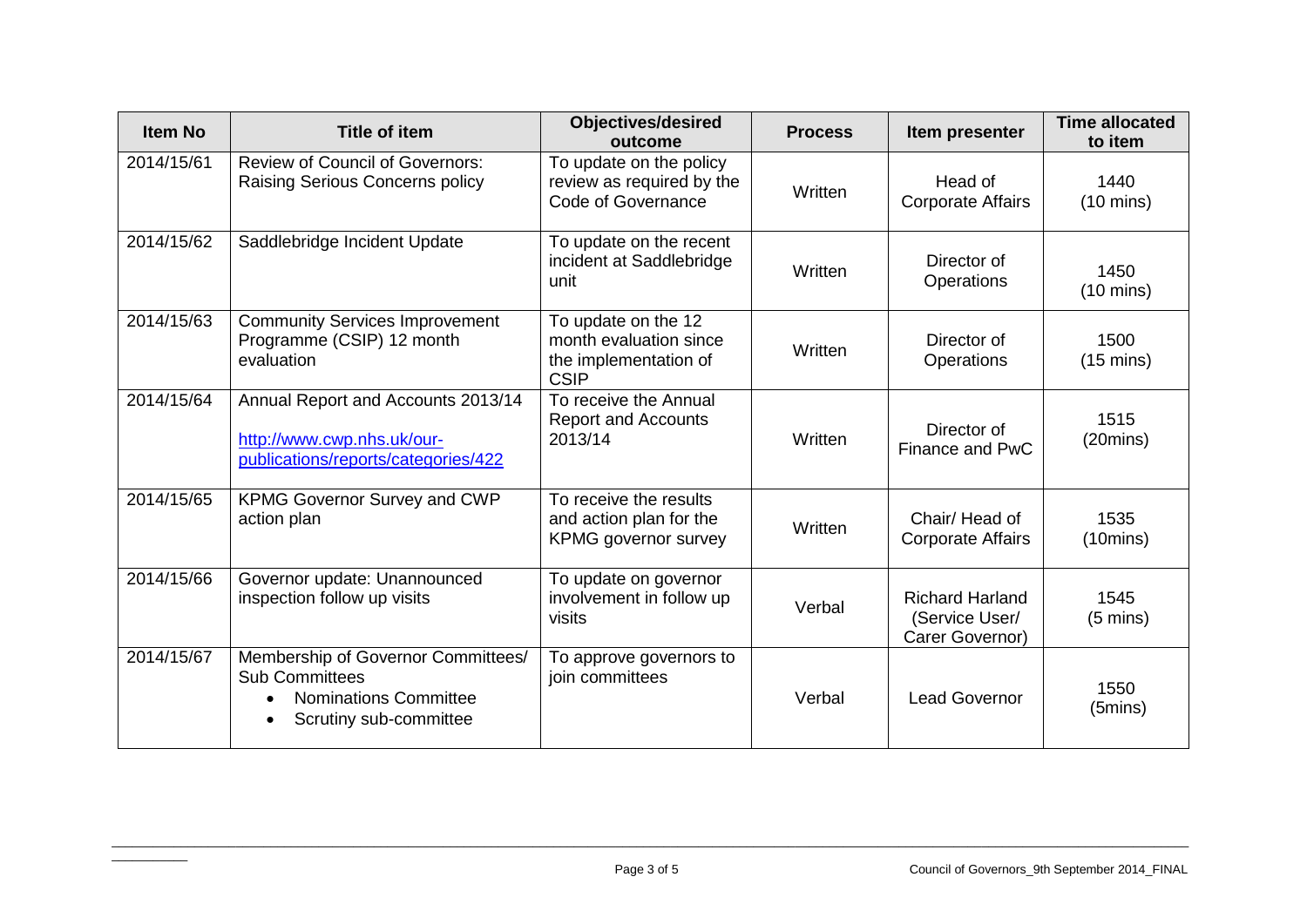| <b>Item No</b> | <b>Title of item</b>                                                                                                                                                                                                                                                                                                                                                                                  | <b>Objectives/desired</b><br>outcome                                                 | <b>Process</b>           | Item presenter          | <b>Time allocated</b><br>to item |
|----------------|-------------------------------------------------------------------------------------------------------------------------------------------------------------------------------------------------------------------------------------------------------------------------------------------------------------------------------------------------------------------------------------------------------|--------------------------------------------------------------------------------------|--------------------------|-------------------------|----------------------------------|
| 2014/15/68     | <b>Council of Governors Sub-</b><br>committee/Group minutes/notes<br>Membership and Development<br>a)<br>sub-committee (meeting of<br>29th July 2014)<br>Scrutiny sub-committee<br>b)<br>(meetings of 9th June 2014)<br>Involvement Taskforce (not<br>C)<br>available)<br><b>Nominations Committee</b><br>d)<br>(Meeting of the 7th July 2014<br>and to approve reviewed<br><b>Terms of Reference</b> | To review and approve<br>the final minutes of the<br>previous sub group<br>meetings. | Written<br>Minutes/Notes | Sub-Committee<br>Chairs | 1555<br>$(5 \text{ mins})$       |
| 2014/15/69     | <b>Governor Question Time</b>                                                                                                                                                                                                                                                                                                                                                                         | Provide an opportunity<br>for Governors to ask<br>questions.                         | Verbal                   | Chair / all             | 1600<br>$(10 \text{ mins})$      |
| 2014/15/70     | Motions or Agenda Items on Notice                                                                                                                                                                                                                                                                                                                                                                     | To receive 'Motions on<br>Notice.'                                                   | Verbal                   | Chair/all               | 1610<br>$(3 \text{ mins})$       |
| 2014/15/71     | Review of risk impact of items<br>discussed                                                                                                                                                                                                                                                                                                                                                           | Consider any items of<br>particular risk.                                            | Verbal                   | Chair                   | 1613<br>$(3 \text{ mins})$       |

 $\overline{\phantom{a}}$